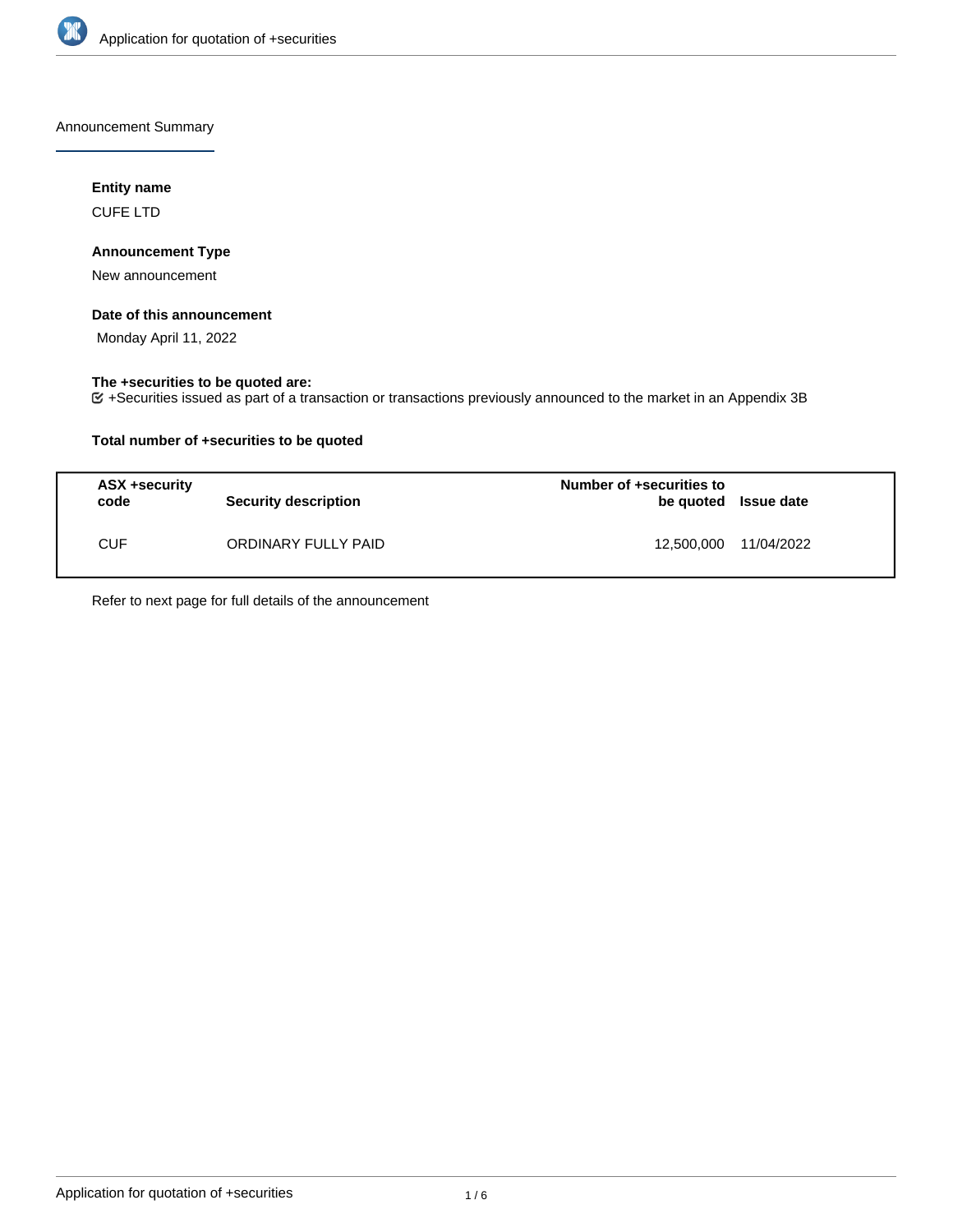

Part 1 - Entity and announcement details

## **1.1 Name of entity**

CUFE LTD

We (the entity named above) apply for +quotation of the following +securities and agree to the matters set out in Appendix 2A of the ASX Listing Rules.

**1.2 Registered number type** ACN

**Registration number** 112731638

**1.3 ASX issuer code** CUF

**1.4 The announcement is**

New announcement

#### **1.5 Date of this announcement**

11/4/2022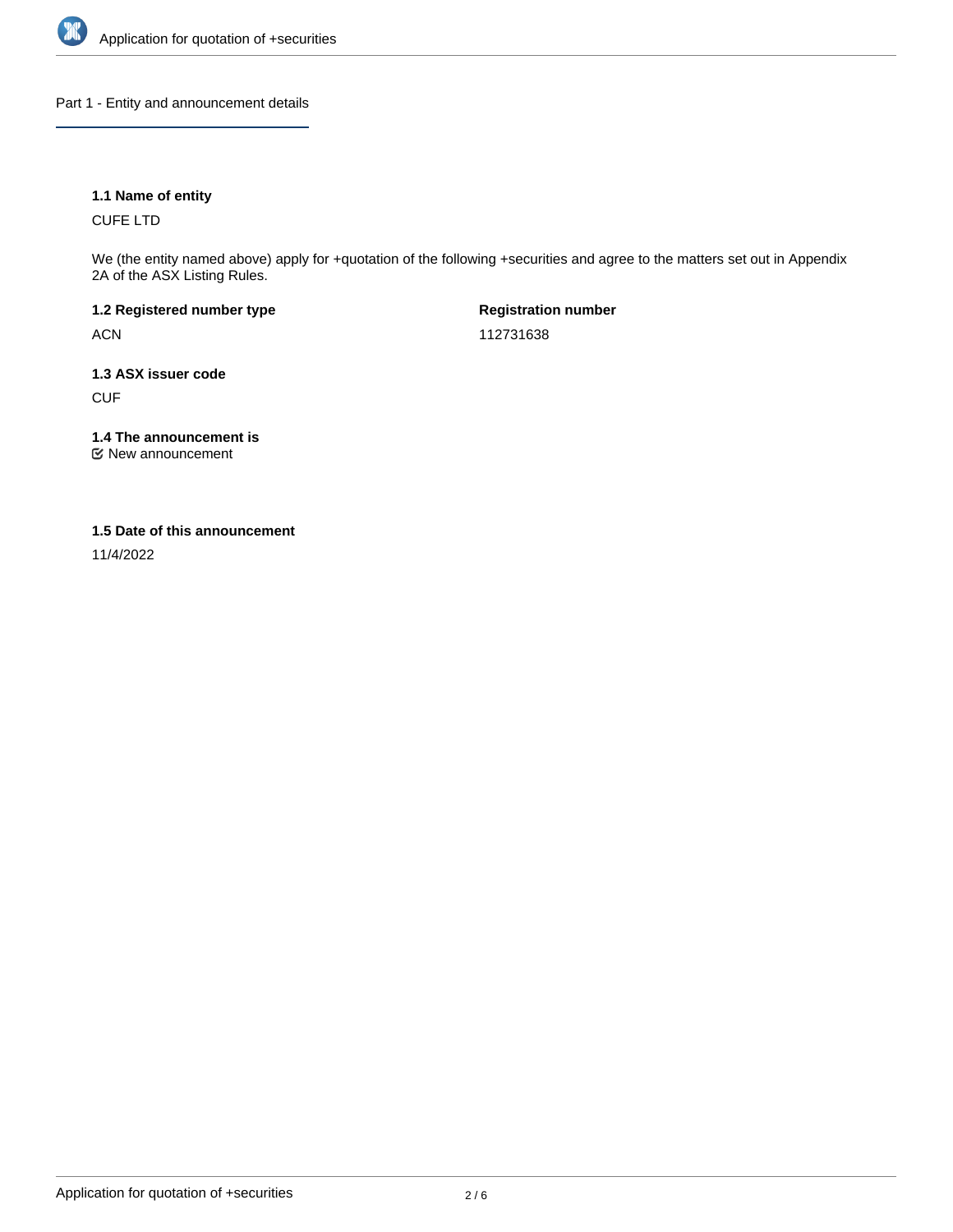

# Part 2 - Type of Issue

## **2.1 The +securities to be quoted are:**

+Securities issued as part of a transaction or transactions previously announced to the market in an Appendix 3B

#### **Previous Appendix 3B details:**

| <b>Announcement Date and</b><br>Time | <b>Announcement Title</b>                   | Selected Appendix 3B to submit quotation<br>reguest |  |
|--------------------------------------|---------------------------------------------|-----------------------------------------------------|--|
| 08-Apr-2022 09:01                    | New - Proposed issue of securities -<br>CUF | A placement or other type of issue                  |  |

**2.3a.2 Are there any further issues of +securities yet to take place to complete the transaction(s) referred to in the Appendix 3B?**

No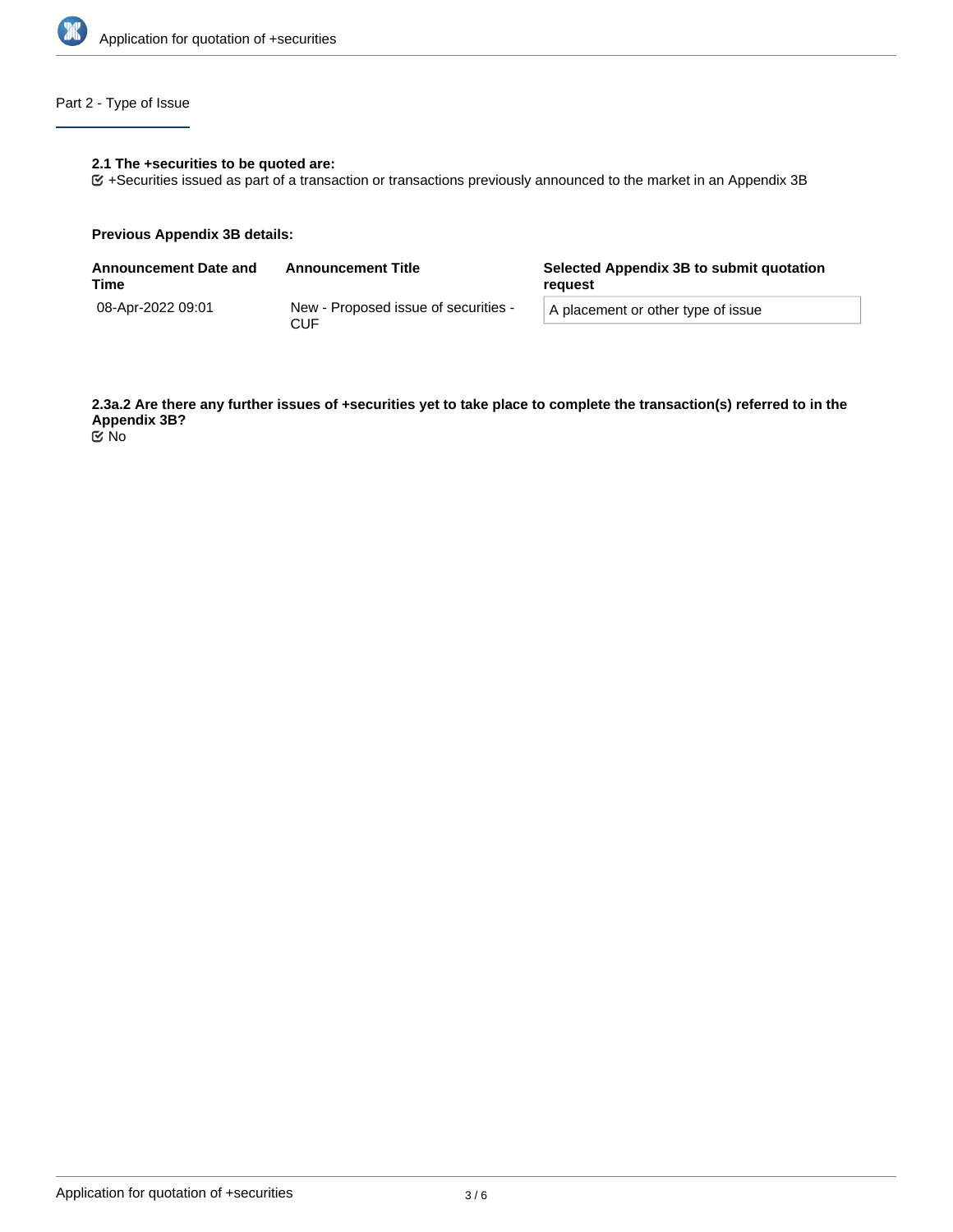

Part 3A - number and type of +securities to be quoted where issue has previously been notified to ASX in an Appendix 3B

#### Placement Details

# **ASX +security code and description**

CUF : ORDINARY FULLY PAID

## **Issue date**

11/4/2022

## Distribution Schedule

**Provide a distribution schedule for the new +securities according to the categories set out in the left hand column including the number of recipients and the total percentage of the new +securities held by the recipients in each category.**

| Number of +securities held | <b>Number of holders</b> | Total percentage of +securities held<br>For example, to enter a value of 50%<br>please input as 50.00 |
|----------------------------|--------------------------|-------------------------------------------------------------------------------------------------------|
| $1 - 1,000$                |                          | $\%$                                                                                                  |
| $1,001 - 5,000$            |                          | $\%$                                                                                                  |
| $5,001 - 10,000$           |                          | $\%$                                                                                                  |
| 10,001 - 100,000           |                          | $\%$                                                                                                  |
| 100,001 and over           |                          | $\%$                                                                                                  |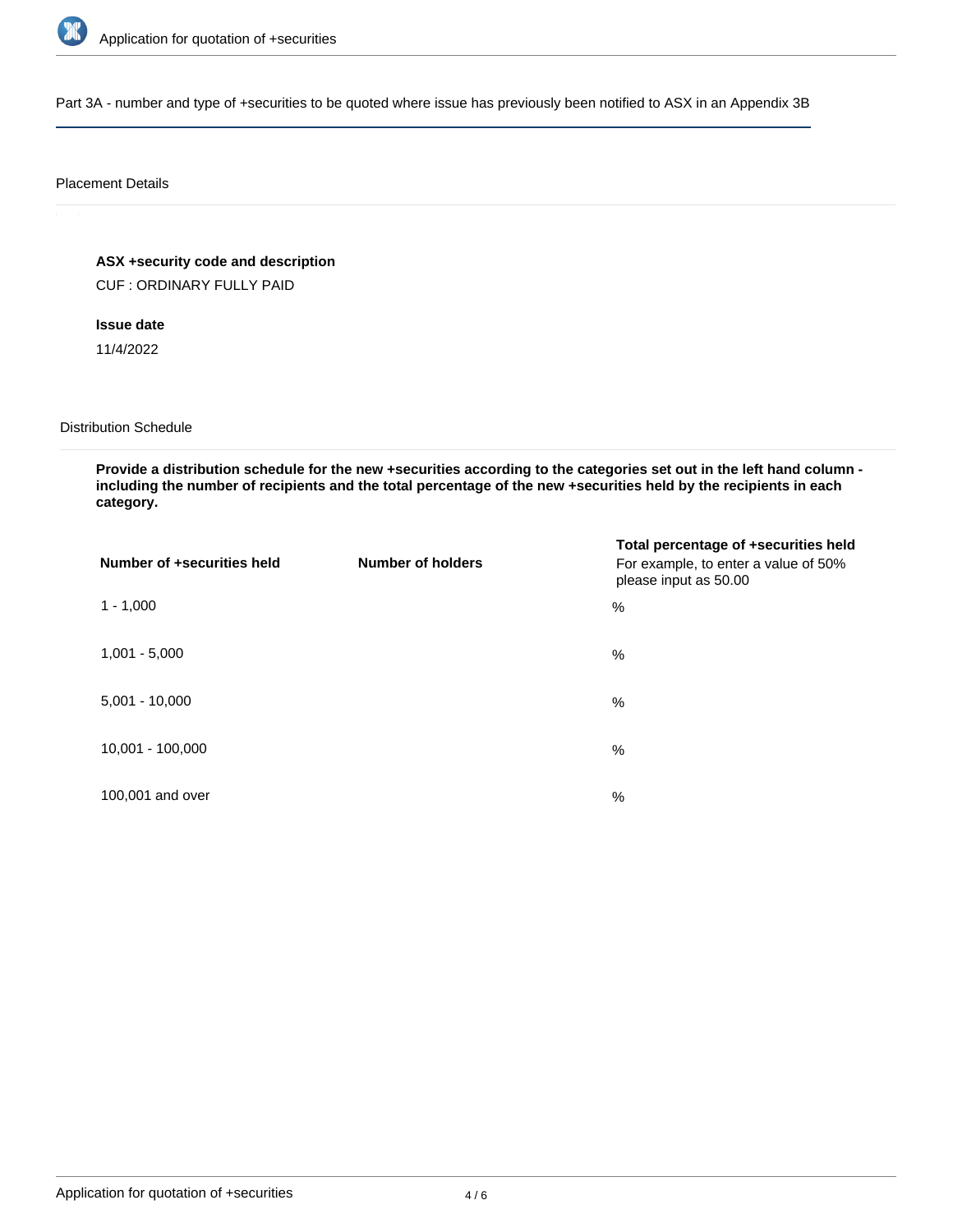

Issue details

## **Number of +securities to be quoted**

12,500,000

**Are the +securities being issued for a cash consideration?**

No

## **Please describe the consideration being provided for the +securities**

Shares issued as part of consideration for acquisition of 60% interest in the Tennant Creek Project (refer ASX Announcement 8 April 2022)

## **Please provide an estimate (in AUD) of the value of the consideration being provided per +security for the +securities to be quoted**

0.040000

#### **Any other information the entity wishes to provide about the +securities to be quoted**